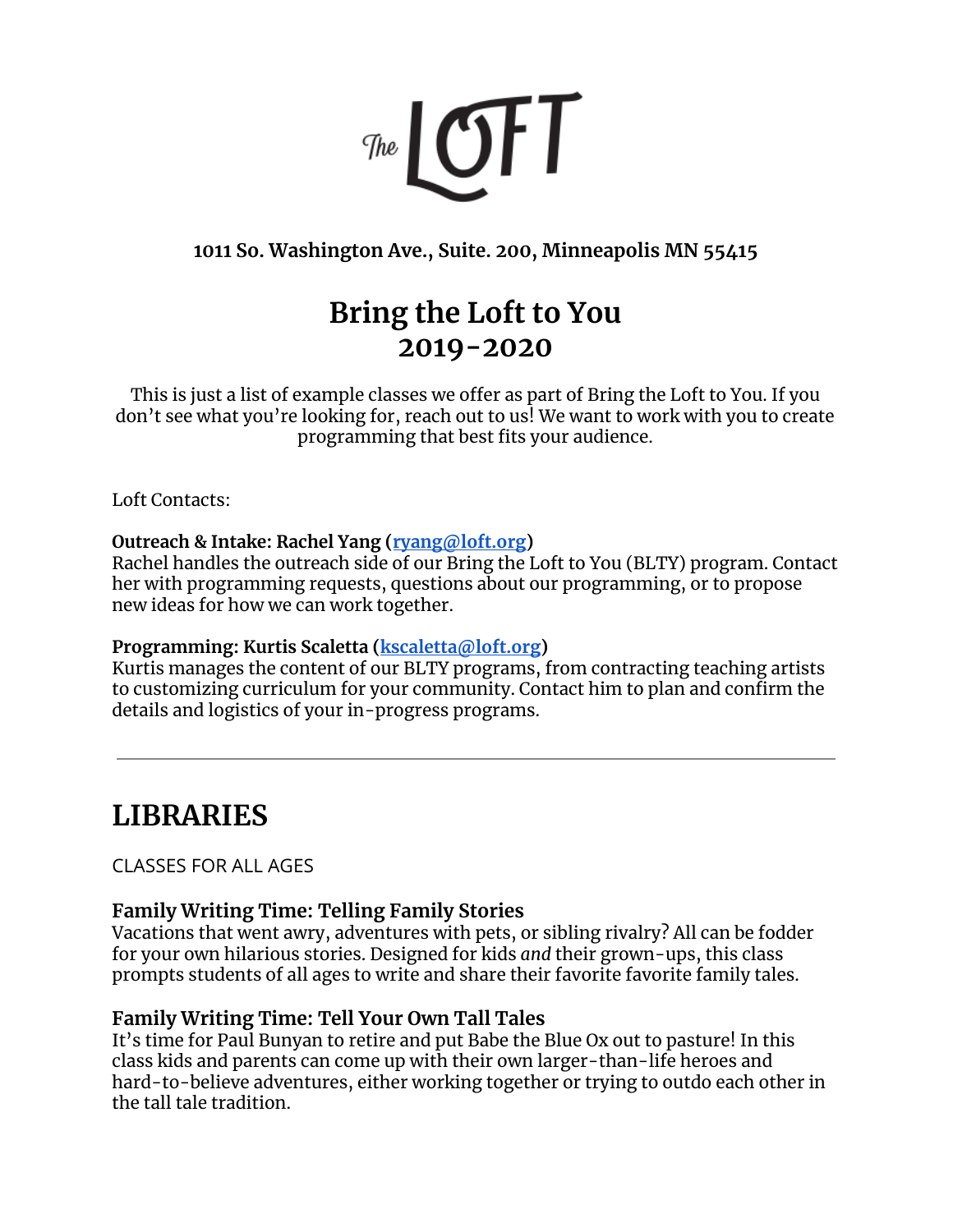## CLASSES FOR ADULTS

# **The ABCs of Children's Books**

This is the perfect workshop for anyone who has an idea percolating for a children's book, or even people who have written one but aren't sure what to do next. Learn the basic formats of children's books and how children's books get made, for everything from ABC books to Teen Fiction, and find out where your book fits in.

# **13 and Up: Writing the Young Adult Novel**

Books for and about teenagers is among the most popular categories in fiction, and is read by a far wider audience than teens alone. In this class you'll learn what makes the teenage experience so compelling for both writers and readers, and how to begin your own, whether it is a paranormal romance, realistic fiction, or any other genre.

#### **Be Persuasive**

Everybody needs to write persuasively sometimes: writing a letter to the editor, leaving a Yelp review, or emailing customer service. You need to make your case while winning over your readers. This class will focus on practical steps to advocating for yourself and your positions in a persuasive way.

#### **Be Your Own Publisher**

Do you have a story you want to share with the world but don't know how to do it? Self-publishing is one respected way for authors to publish. In this class you will learn how to move your project forward and launch your book into the world.

## **Blogging for Beginners**

You can launch your own online journal in a matter of minutes, and start writing about your favorite topic, whether its sports, cooking, politics, or something personal. In this class you'll learn about launching your blog and how to build an audience. Bring a laptop to start your blog on the spot.

## **Characters, Plot, Setting: Strengthening Your Story**

You know the basics of writing fiction, you've moved past the general idea phase of writing a story or novel, so now what? Fine tune your writing by focusing on important craft elements that will make your creative writing project even better. Craft questions encouraged!

## **Creative Writing Sampler**

Not sure if you're a poet, a novelist, or a memoirist? Come and sample poetry, fiction, and creative nonfiction by exploring craft techniques common to all three and experimenting with each through creative writing exercises.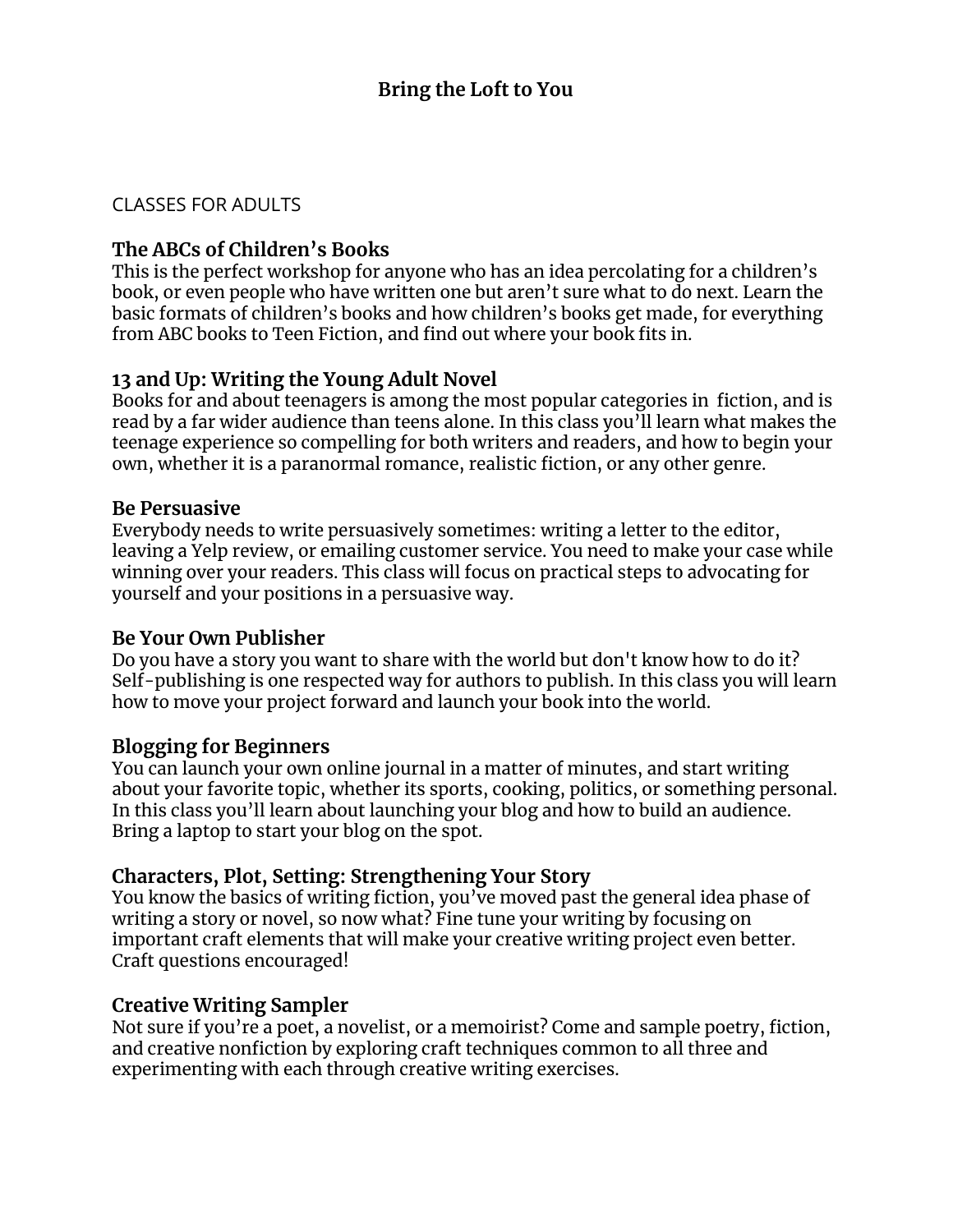# **The DOs and DON'Ts of Publishing**

The reality of today's book industry is that everyone has a different experience, from how a book is written to how (and if) the writer finds an agent. Yet there are specific best practices every writer should be aware of, so that they have a better publishing experience. In this class, we'll talk about some of the best practices to implement as you guide your book from manuscript to publication.

## **Family Stories into Memoir**

Whether you want to write down your memories for family members and friends or hope to publish a book-length memoir, come try your hand at writing exercises to spark your memory and tell your (hi)story!

# **Fiction Basics**

You've got your story or novel idea down, maybe even a first draft. What's next? You need to create detailed, interesting characters and a plot that keeps the action moving forward. Come learn the ins and outs of creating memorable settings, developing an exciting plot, and writing believable characters with depth and complexity.

# **Fictionalize Your Life**

If you want to tell your story but need a little distance to get through it, want to protect the innocent (or guilty!) players in your life, or just want to "heat up the truth," as Tim O'Brien put it, this class is for you. Learn how to move from real experiences to fiction.

## **Flash Fiction**

Short short stories, often limited to a single page, have become very popular and are a great way to hone your skills for setting a scene, describing a character, and hooking readers. (Teen and Adult versions)

# **Get Past Your Fear of the Blank Page!**

Learn the secrets of getting past your fear of the blank page from a writer who has been there before. Our teaching artist will guide you through exercises to break through writer's block and get writing.

# **Get Started On Your Writing Project**

You have an idea for a novel, memoir, short story, or poem, but you're having trouble getting started. Come ready to brainstorm, with an experienced teaching artist who is also a writer, ideas on crafting that ever-important first sentence, paragraph, and draft of creative work.

## **Having Your Say**

Writing essays can help other see your point of view and deepen your own understanding of issues that matter most. In this session, you'll learn about writing personal essays with a point.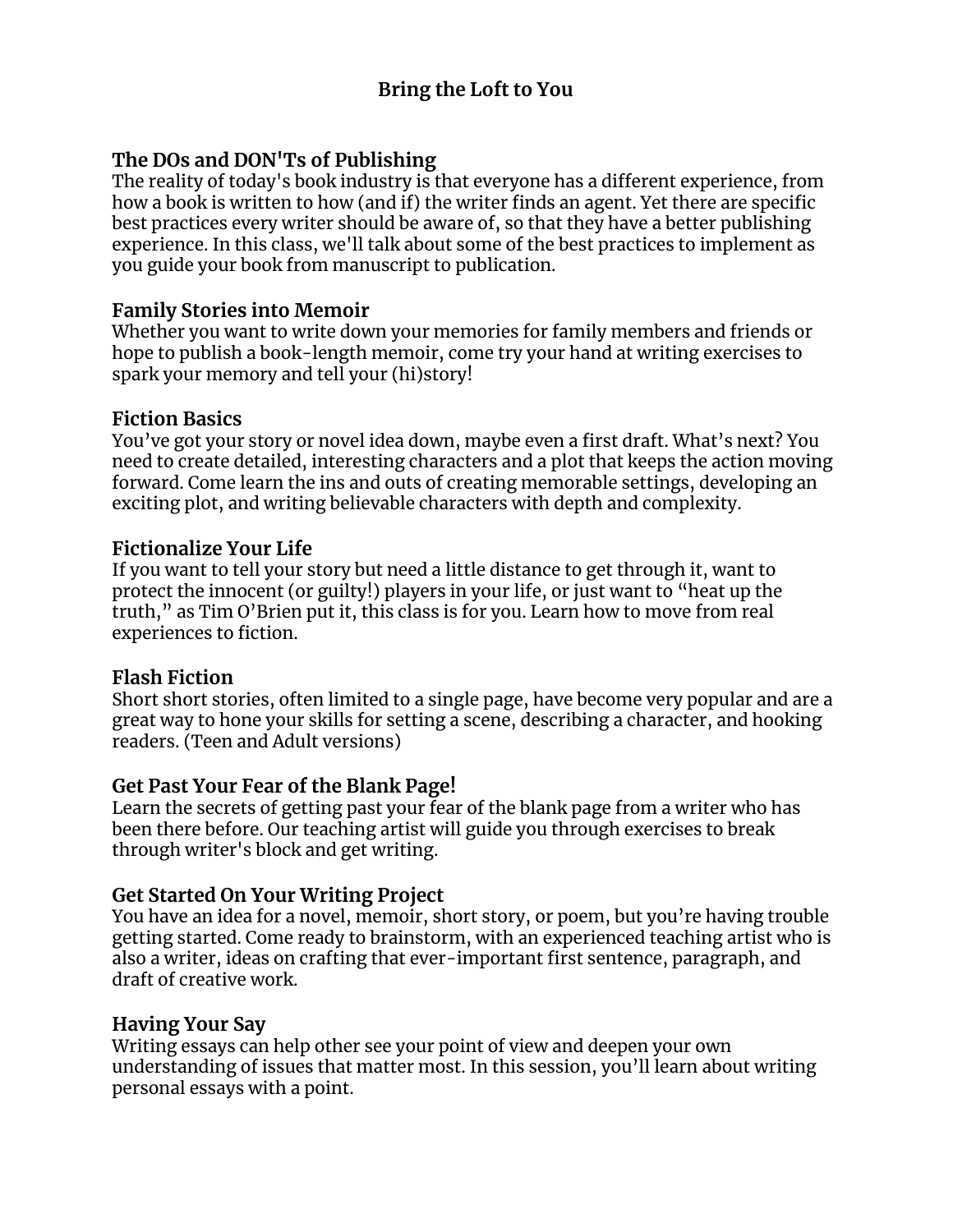## **How To Find Readers**

Writing a book is a major step in the publishing process, but how does one reach readers? In this session, you'll learn how to build an audience beforehand, as well as what to anticipate on and after your book's publication day. This is a class that will teach you the basics of learning who your audience is, and the best ways to engage with them.

#### **Introduction to Screenwriting**

Come to this introductory screenwriting class to learn about dialogue, scene, and rising action. Learn about script styles, craft elements, and jumpstart your script.

#### **Jumpstart a Writing Group**

A writing group is a combination of mutual encouragement, critique, and chemistry that can make all the difference on your journey to publication. Meet fellow writers at your local library and make the connections you need to form and sustain a long-term writing group.

## **Let's Talk About Dialogue**

This session will give you strategies to liven up your dialogue to reveal character, add tension or humor, and advance the plot—all at the same time.

#### **Literary Agents: What to Look For and What to Look Out For**

Most publishers won't look at your prose manuscript unless an agent represents you. So how do you get an agent? Learn what good agents do and don't do, and how to find the right one for your work along with the basics of writing a query letter.

#### **A Novel Idea**

Have you always wanted to write a novel but don't know where to begin? Learn the core elements of crafting a novel, strategies for completing a novel, and next steps when you have the first draft done.

#### **Prompts for Poems**

Ladies and gentlemen, start your pens! This session will have fun and inspiring prompts to get new poems underway. Bring your favorite writing notebook.

## **Starting Your Writing Life at 55+**

Have you retired and now have time to devote to your novel-in-progress? Or are you interested in writing a memoir so favorite family stories aren't forgotten? With creative writing prompts and exercises, you'll learn simple tips for starting—and staying with—your writing project, no matter what it is!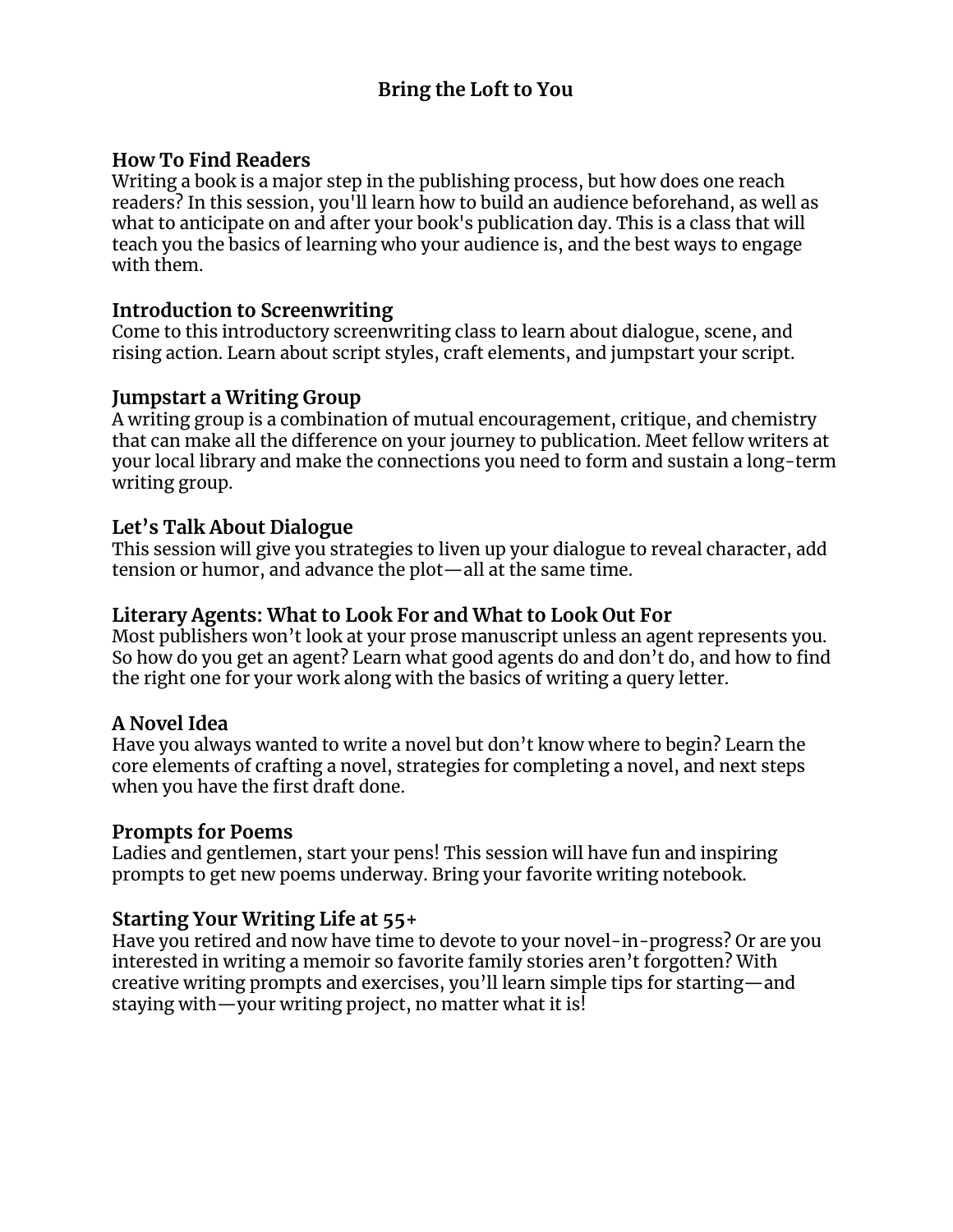# **Submitting & Selling Your Stories**

Magazines and literary journals provide a launching point for many prose writers, and are usually sold without an agent. Learn about the submission process and getting your stories in print, some of the potential pitfalls, and building a portfolio of your work.

# **Write Like There's Nobody Criticizing**

Your inner editor can be a real hindrance to writing the first draft or daunt your spirits when it's time to revise. In this session, you'll learn how to put your inner editor on mute for a while, and even how to work with that jerk constructively during revisions.

## **Write Your Life**

Whether you want to write your memories for family members and friends or hope to publish a memoir, come try your hand at writing exercises to spark your memory and tell your story.

# CLASSES FOR TEENS

# **The Alternate Universe: Creating Fictional Worlds**

How do you create fictional but vivid and detailed "other worlds" on the page? Learn how celebrated authors have mastered the art of creating these alternate worlds where anything is possible, and how you can too!

## **Fiction Basics**

You've got your story or novel idea down, maybe even a first draft. What's next? You need to create detailed, interesting characters and a plot that keeps the action moving forward. Come learn the ins and outs of creating memorable settings, developing an exciting plot, and writing believable characters with depth and complexity.

## **Having Your Say**

Writing essays can help other see your point of view and deepen your own understanding of issues that matter most. In this session, you'll learn about writing personal essays with a point.

## **Introduction to Screenwriting for Teens**

Come to this introductory screenwriting class to learn about dialogue, scene, and rising action. Learn about script styles, craft elements, and jumpstart your script.

## **Good Stories About Bad Guys**

Whether it's Hannibal Lecter, Voldemort, or the Joker, the bad guy (or bad girl, or bad robot, or bad sentient blob) is often the most intriguing character in a story--and the most fun to write about! In this 90-minute session you will create a full-fledged adversary fit for a short story or novel.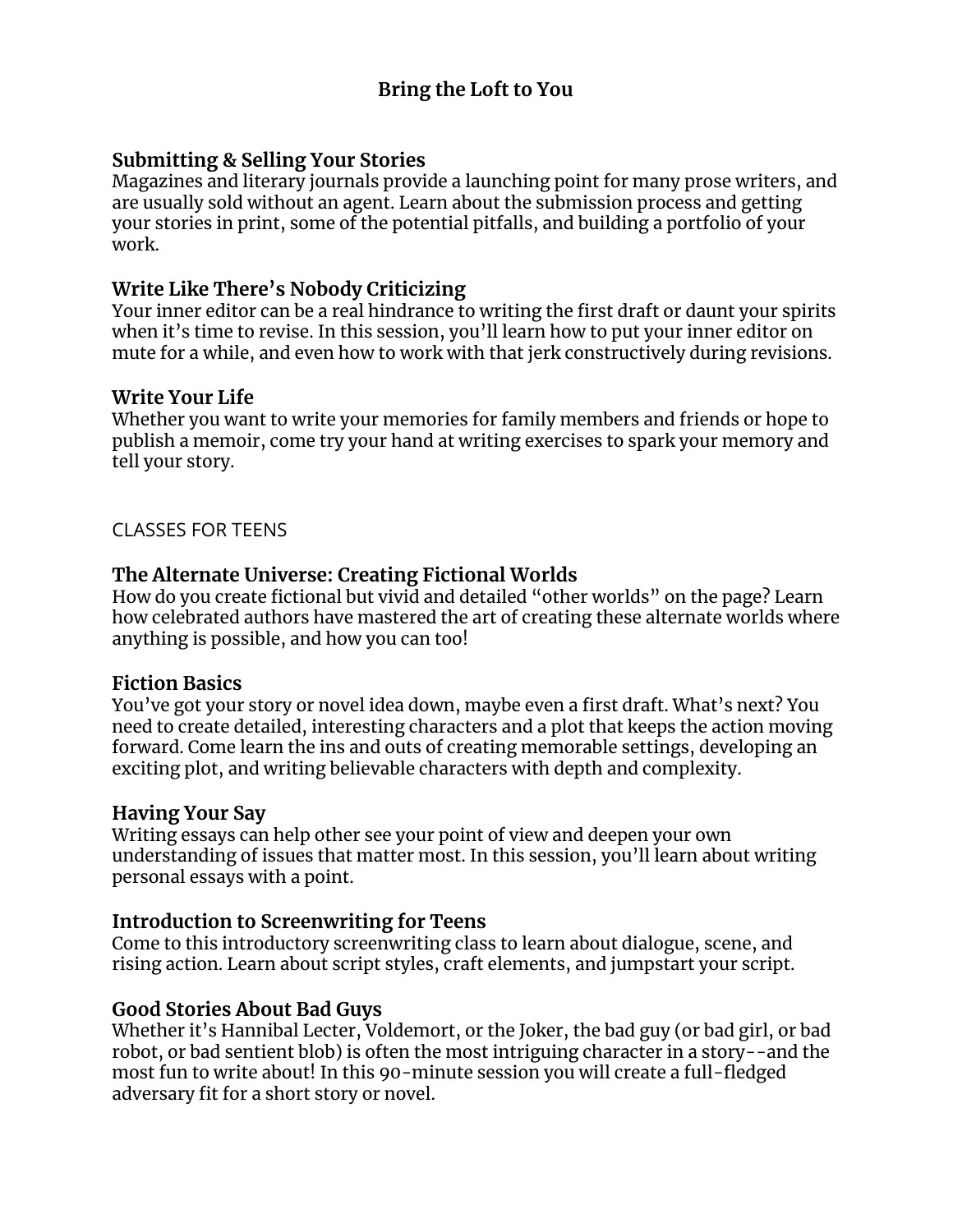#### **Write Out Loud\***

Explore the art of spoken word poetry  $-$  a local poet will show you how to write and perform the things you've got to say out loud!

#### **Creating Comics\***

This class covers creative writing and elements of visual storytelling, but you don't need to be a skilled artist to enjoy the class. Just come to class ready to write, draw, and create.

## **Knock! Knock!: Comedy for Teens\***

Teens will learn the art of the joke or a skit in this fun-filled class taught by a local comedian.

#### **Writing Song Lyrics\***

Learn how songs work and the craft of writing memorable lyrics from a professional musician and songwriter.

*\*Please provide possible backup dates and times if possible, as teaching artist availability is limited.*

#### **Writing Great College Application Essays**

Learn to utilize basic creative writing craft elements such as strong characterization, compelling narrative structure, an interesting premise to write the best possible college application essay. Leave with ideas that will get you started on writing an essay that'll really wow your readers!

## **Writing the Dark: Life's Difficult Subjects**

How do you write about difficult topics, such as mental illness, family turmoil, school troubles, or addiction, in an authentic and compelling way? Learn to weave life's difficult subjects into your creative prose or poetry in ways that honor and illuminate those challenging experiences.

## CLASSES FOR KIDS

## **Be Your Own Favorite Writer**

Love to read, but not sure where to begin writing your own story? This session is for avid youth readers who want to learn what their favorite stories and characters can teach them about writing their own strong stories. This class will teach youth techniques for reading as writers and is intended for readers and writers alike.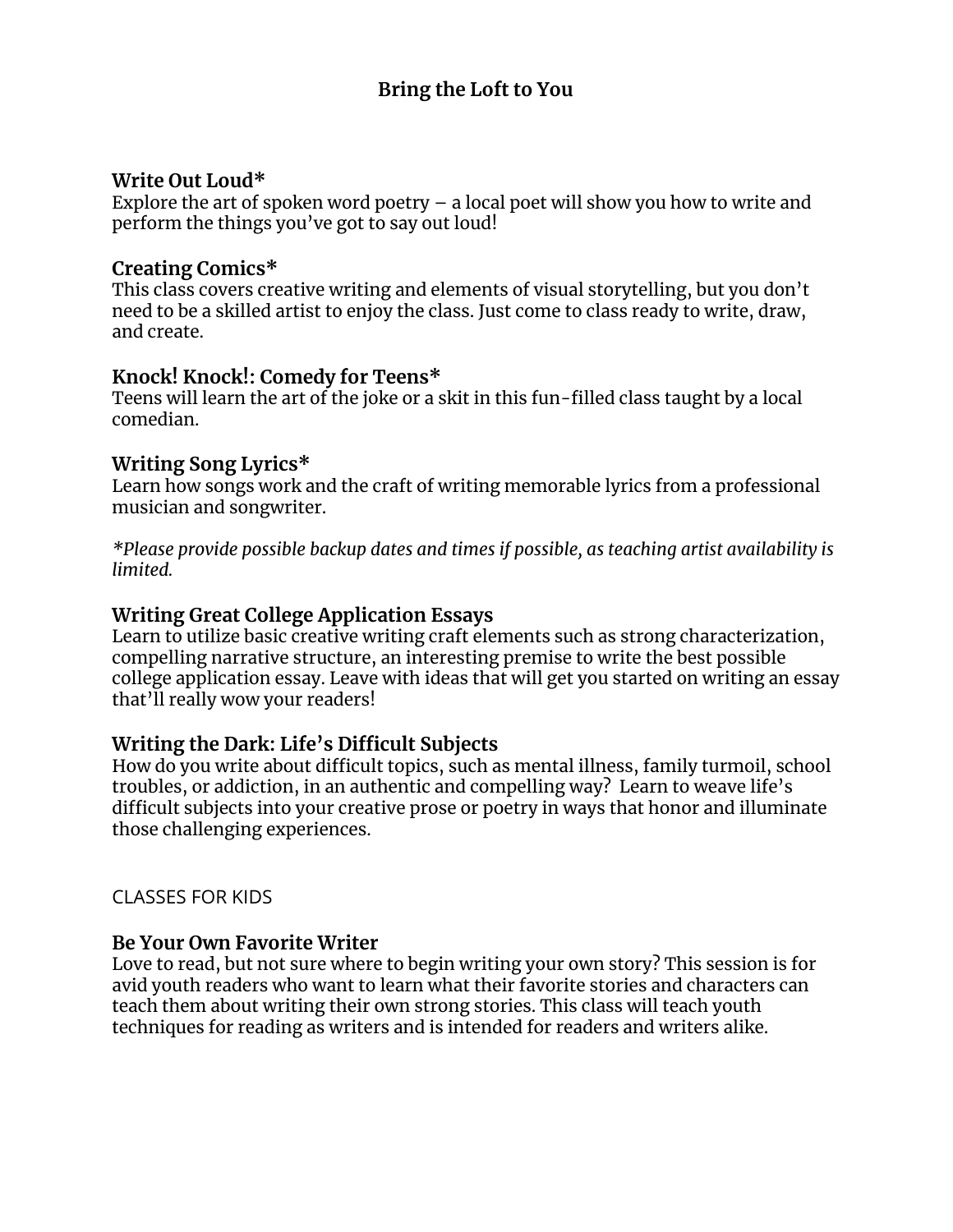## **Creating Magical Worlds**

Do you want to be a writer? Learn how to create magical, fictional worlds that capture the imagination of your readers and keep them glued to the pages of your stories!

# **Kid's Guide to Writing Short Stories**

Are you the kind of person who can tell stories that keep your friends on the edge of their sleeping bags? Then join us and explore different ways to come up with story ideas, and then shape them into engaging, fun stories—complete with characters, plot, and setting—that you can share with all your friends!

# **Let Your Imagination Soar!**

If you like to write stories about magical, mythical beings, this session is for you! We'll invent our own creature tales and create fun, interesting stories around our newly invented mythology!

# **Make the Game Come Alive**

For fans of video games, this class will encourage you to write new stories about your favorite characters. Create a new sidequest for Link, imagine new adventures in Minecraft or Fortnite, or make up your own game from scratch. The only requirement is that you come ready to play.

## **Scary Stories**

Whether you want to be the next R.L. Stine or freak out your friends around the campfire, this class will help you create a creepy mood, invent memorable monsters, and scare the socks off of your audience.

## **Write Your Own Silly Story**

Silly stories are fun to read and write. Come practice developing your writing skills by crafting some silly stories of your own, based on your school, friend, and family experiences.

## **Writing Stories About Pets**

In this session for early writers, we'll share stories about our own companion animals as a group, then work on writing and sharing those stories on paper. Basic short story structure will be discussed, with an emphasis on the joy of storytelling and how to convey each child's love and fascination with their subject.

## **Writing Your Way to Youtube Stardom**

Youtube stars bring personality to the small screen, but you might not see all the prep work that goes into it: creating a plan, writing a script, and cultivating your persona as a character. In the session, we won't roll the cameras but participants will leave with a plan to launch (or relaunch) a new hit series.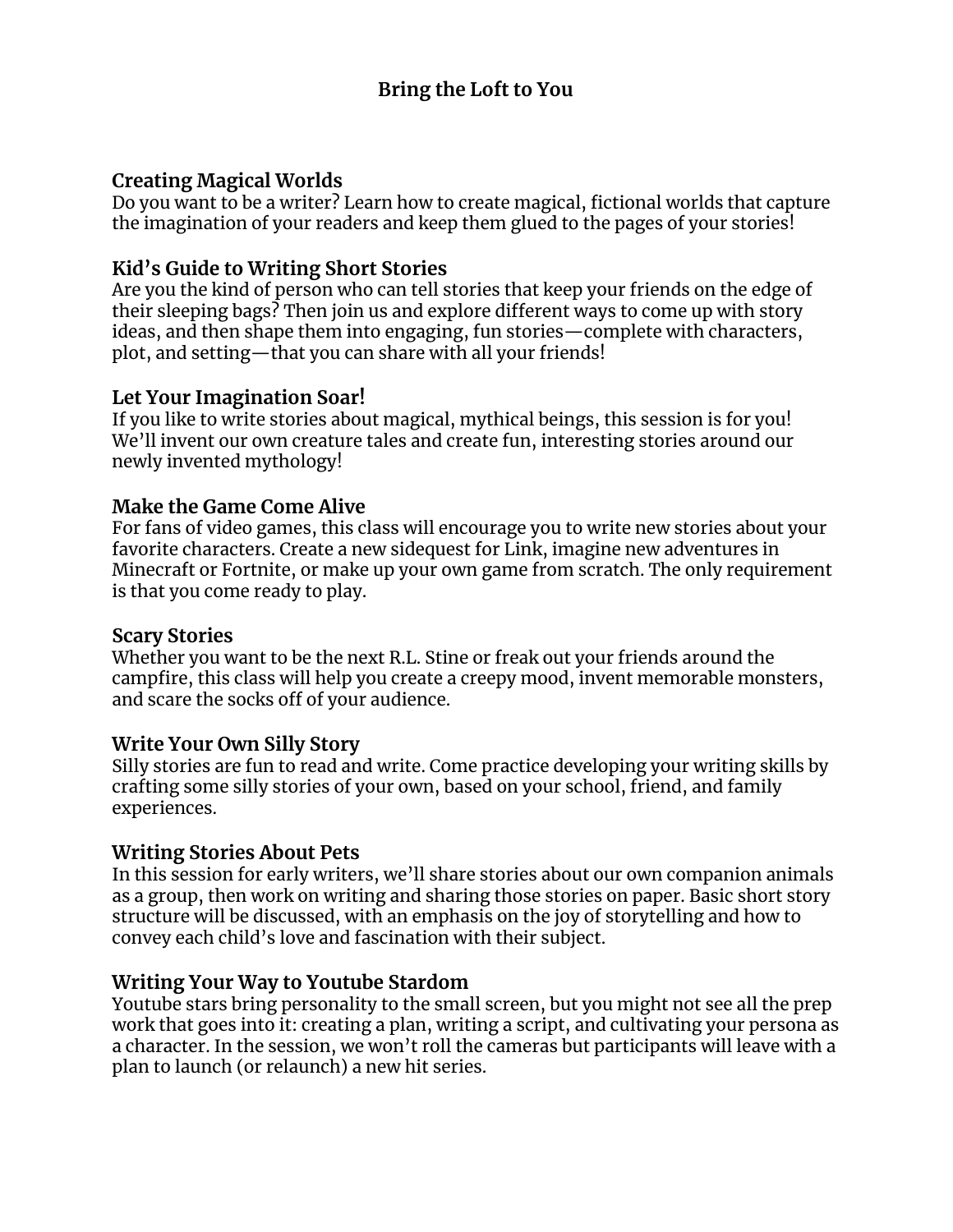#### **Good Stories About Bad Guys**

Whether it's Hannibal Lecter, Voldemort, or the Joker, the bad guy (or bad girl, or bad robot, or bad sentient blob) is often the most intriguing character in a story--and the most fun to write about. In this 90-minute session you will create a full-fledged adversary fit for a short story or novel.

#### **Write Out Loud\***

Explore the art of spoken word poetry  $-$  a local poet will show you how to write and perform the things you've got to say out loud!

#### **Creating Comics\***

This class covers creative writing and elements of visual storytelling, but you don't need to be a skilled artist to enjoy the class. Just come to class ready to write, draw, and create.

## **Knock! Knock!: Comedy for Kids\***

Kids will learn the art of the joke or a skit in this fun-filled class taught by a local comedian.

#### **Writing Song Lyrics\***

Learn how songs work and the craft of writing memorable lyrics from a professional musician and songwriter.

*\*Please provide possible backup dates and times if possible, as teaching artist availability is limited.*

# **SCHOOLS & HUMAN SERVICE ORGANIZATIONS**

#### **Elements of Poetry**

This class focuses on fundamentals of poetry including language, form, and imagery. Students will write from poetry prompts and read select poems closely in order to deepen their knowledge of poetic form, and leave with an increased awareness of the art of poetry.

## **Elements of Fiction: Novel Writing**

Students will explore the art of the novel and learn literary techniques such as great beginnings, timing climaxes, weaving in character desires, structure, obstacles, and the role of secondary characters, which will increase students' awareness of the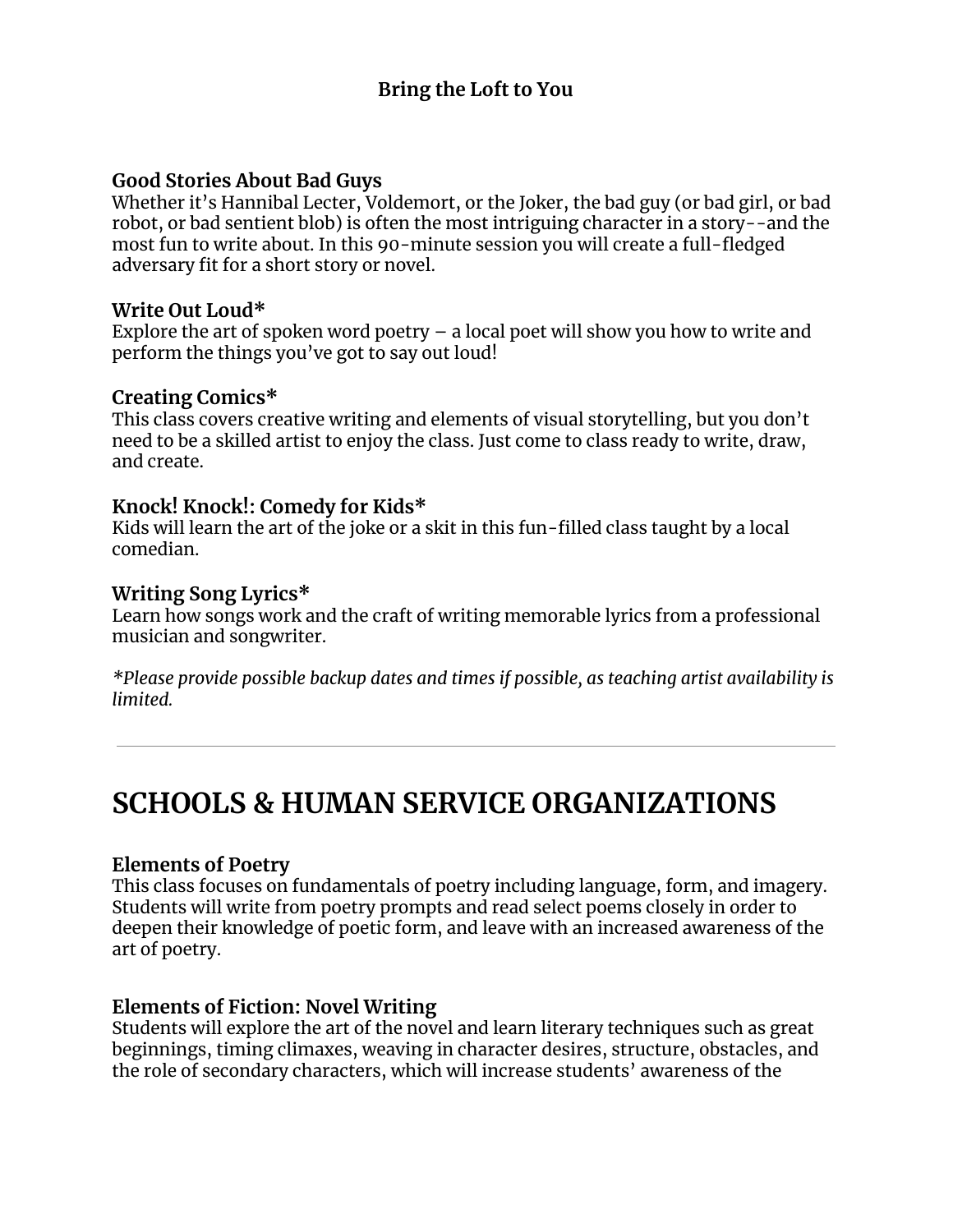wealth and range of stylistic choices available to novel writers. Writing prompts will deepen students' engagement with the craft elements essential to writing the novel.

# **Elements of Fiction: Short Story Writing**

Students will explore the craft of fiction and learn literary techniques such as dialogue, voice, scene, and structure, which will increase their awareness of the wealth and range of stylistic choices available to fiction writers.

# **Elements of Creative Nonfiction**

Students will learn techniques for writing memoir, essay, literary criticism, and opinion pieces. This class focuses on strengthening the writers' authentic voice.

## **Jumpstarting Creativity**

Every story germinates from the seed of an idea. Generating ideas and growing them into a compelling piece of fiction can be tricky, particularly in the beginning stages. In this class, students will learn creative exercises, brainstorming techniques, and writing habits that inspire confidence to explore their ideas and free their imagination.

# **Taming the Manuscript: Editing Your Fiction**

Through exercises and explorations of successful writers' revision strategies, students will learn how to revisit their manuscript with confidence, not fear. Students will also receive valuable feedback on a portion of their revised draft from their peers and the teaching artist.

# **Creative Nonfiction Basics**

This class is for students who want to tell the story of their life but don't know where to start. The teaching artist will discuss the unique joys and challenges of developing a narrative from real-life experiences. Students will learn how to mine for material, find an appropriate voice, craft a character of oneself, and structure a well-paced plot through prompts and free writes. This class will put students on the path to creating a compelling memoir.

# **Blogging Your Passion**

Blogging is a great way to share one's passion (whether cooking, gardening, or robotics) with the world and connect with others. Through dissecting what makes a blog successful -- from online-specific writing techniques to employing the power of marketing and social media – students will learn valuable strategies for developing an effective platform for writing about what they love.

# **The Art of the Personal Essay**

Appearing everywhere from op-eds to anthologies and magazines, the personal essay is enjoying a renaissance due to its ability to convey intimate experiences that illuminate the human condition. This class will use a combination of in-class writing exercises and discussions of examples from major publications. Students will learn to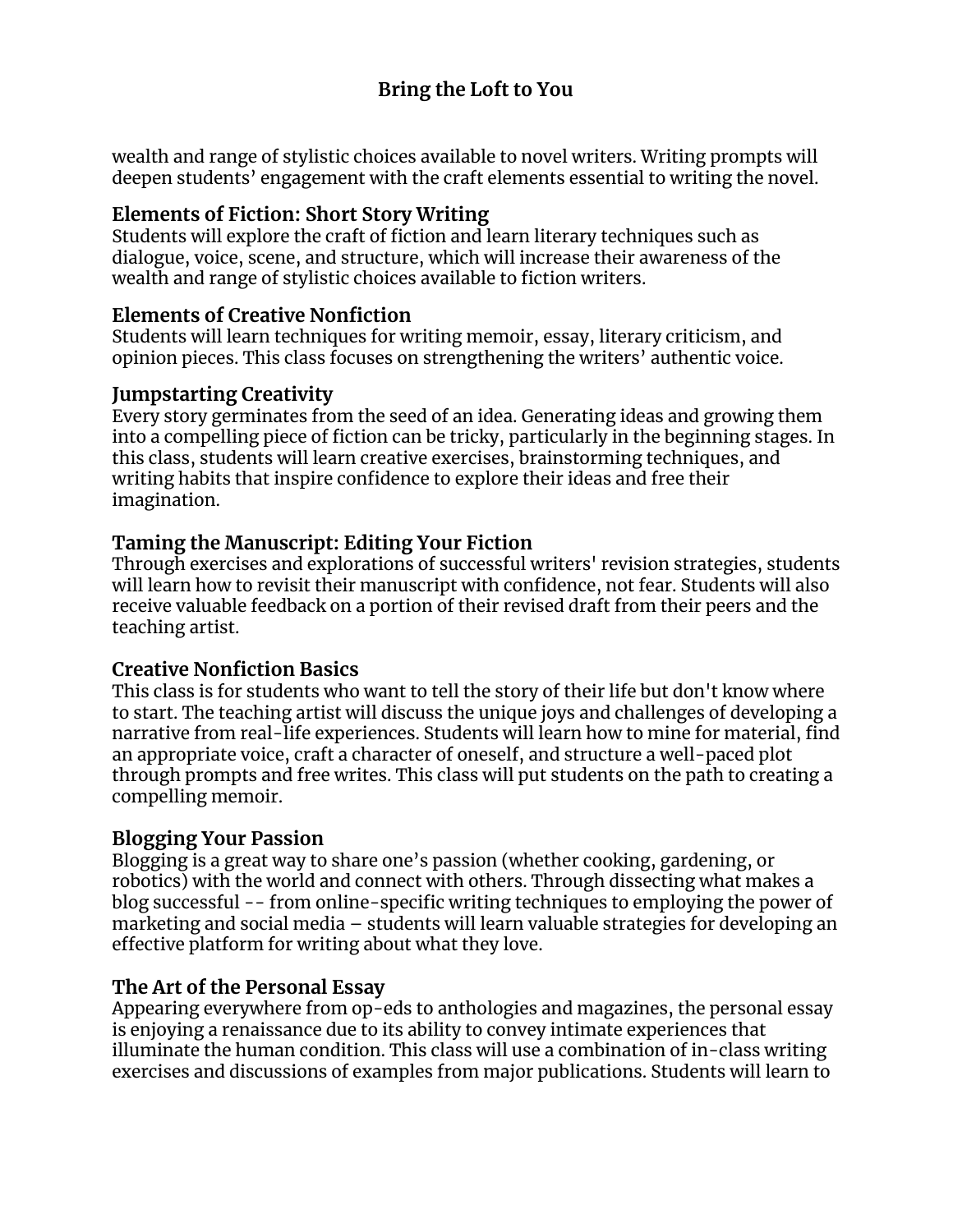harness the power of their own life stories to create essays that will inspire an audience.

# **Writing Children's and Young Adult Literature**

In this class, students will learn how to write compelling stories and novels aimed at children and young adults. Whether writing picture books, animal stories, sci-fi, fantasy, or realism aimed at young readers, this class will cover craft techniques for strengthening and shaping children's and YA narratives. Topics covered will include plot, character, dialogue, point of view, and what young readers want in fiction.

# **Building Worlds and Crafting Characters**

This class is all about ways authors create fictional people and places that feel so real. From imagery to dialogue to point-of-view, students will get to play around with narrative strategies to fashion their own reality and fill it with a cast of characters. With in-class time to write and share work with peers, students will come away from each session having made progress towards their very own manuscript!

# **Myths, Fairytales, and Imagination**

People have used myths and fairytales throughout history to tell important stories. Now is the time for students to write their own! We'll look at famous tales both old and new to see what drives their plots and heroes. Students will get to create their own hero and set her off to face challenges that only they can imagine.

## **Write, Draw, Share!**

Whether students want to tell a silly story, write a poem that rhymes (or doesn't!), or dream up wild adventures for heroes and heroines, this is their time to shine. In this class, students will get to write and illustrate their own story or collection of poems. Then they will put it all together and have their very own book to share with peers, family and friends.

## **College Prep Essay Writing**

This class is designed for the high school junior or senior getting ready to apply to colleges. Students will learn how to craft the most compelling essay describing who they are and wow admissions committees with their enthusiasm, style, and perfect prose.

# **Making Meaning through Memoir**

This class will equip students with the foundational tools of memoir writing through prompts and free writes. Students will learn how to mine for material, find an appropriate voice, craft a character out of oneself and structure a well-paced plot, all while discovering the healing power of making meaning out of even the darkest of experiences.

# **Finding Poetry in the Personal**

Some of the best material for poems comes from what is the most personal. Through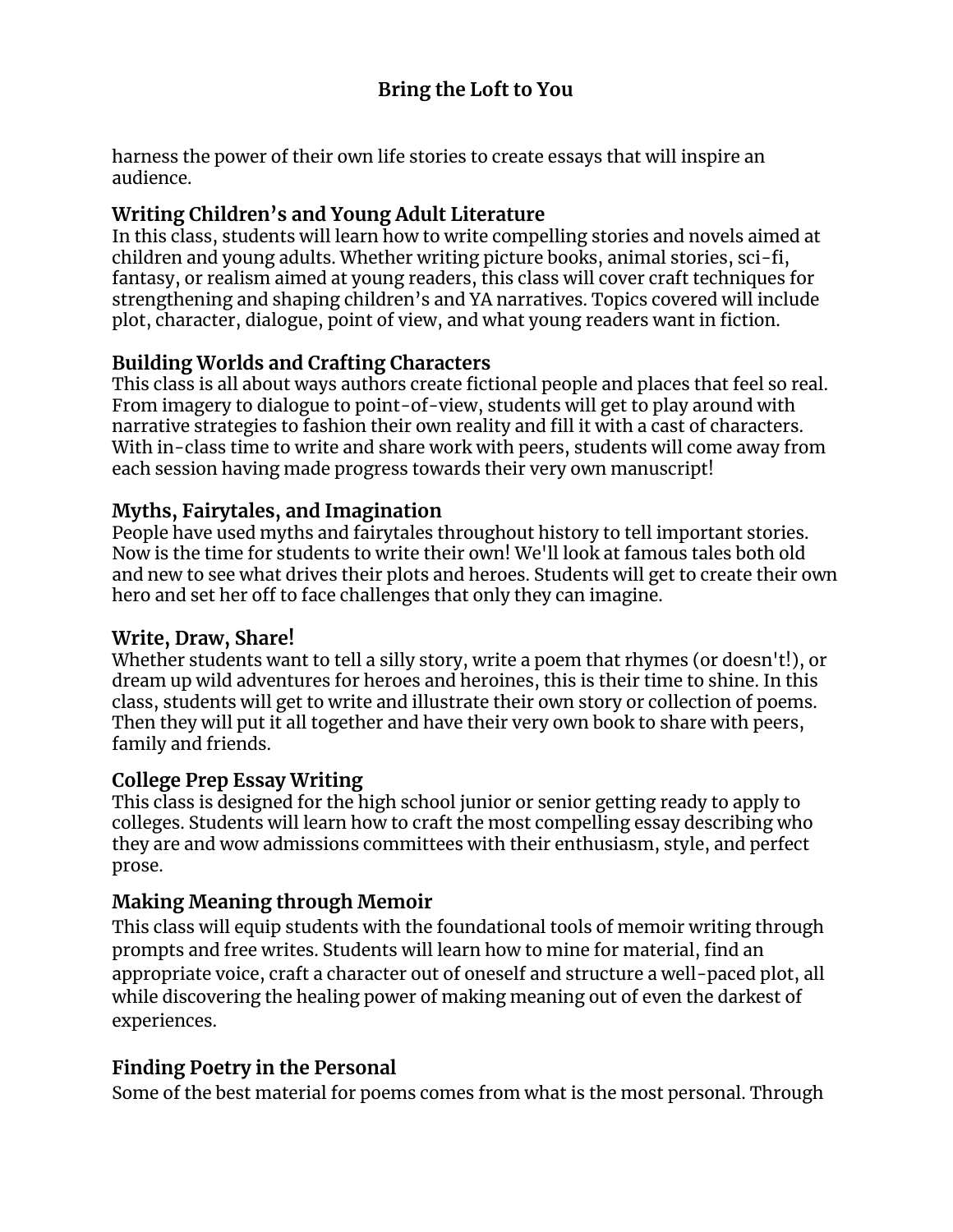writing exercises and lessons on the core elements of the craft, students will learn how poetry can serve as a freeing form of self-expression and an effective way to process the intimate aspects of their narrative. In this class, the teaching artist will discuss the art and craft of poetry while addressing difficult topics, such as loss and illness, with compassion.

# **The Tough Stuff: Kids Writing Their Real-Life Stories**

In this class, youth will gain strategies for examining their emotions, memories, and experiences and expressing themselves through fiction and poetry. Through reading and writing exercises within a fun and supportive environment, youth will have the opportunity to explore their thoughts and feelings, gain confidence, and learn how to use creativity as a tool for understanding the world around them.

# **PROFESSIONAL**

# **Social Media Voice: Finding Authenticity**

Gracious or flip? Funny or refined? Curious or cool? We can likely all think of social media examples where these choices have gone awry or been wildly effective, so even if we know the why (the strategy) and the what (the content) for our business' social channels, how do we know the how (our tone)? The most effective social media channels find a following through personality, and that only comes across through voice. In this seminar—through case studies, exercises, and examples—we'll explore what kinds of voices an organization might take on, and how to go about determining the best fit for yours.

## **Social Media Strategy: Content and Conversation**

Do you know why your organization uses (or should use) social media? If you don't know or you thought something like 'to make it go viral' or 'that's just what everyone does,' you probably don't have much in the way of social media strategy. In this seminar, we'll explore what tools to consider, when and how often to post, which content to share, who can help create and extend conversations, and how to analyze your results, diffuse your critics, and amplify your strongest advocates.

# **Writing for the Web**

When you go to a company or organization website, you aren't seeking the same things you might from a great book, but that doesn't mean there isn't an art to writing for the web. Website writing needs to be organized and presented for the medium it serves. The scanning eye and clicking finger dominate this landscape, and effective organizational website writing knows how to take advantage of those behaviors. In this seminar, you'll learn some key web writing practices like employing hierarchies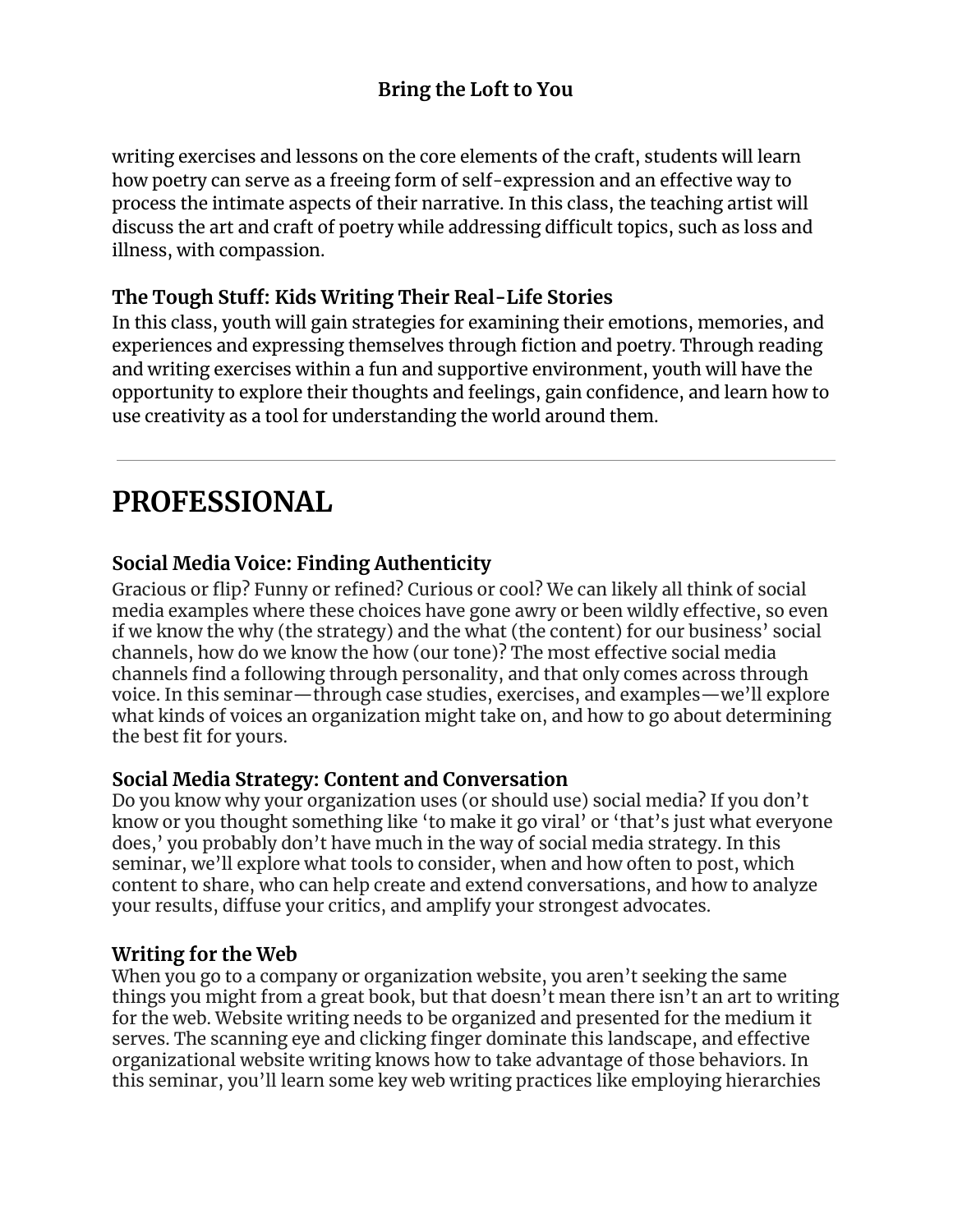of information, ensuring short, scannable text, and highlighting content with visual cues.

# **Improving Emails and Enews**

Email remains one of the cornerstones of marketing plans and workplace communication. Yet, our inboxes are flooded, our emails go unanswered, and we delete more than we read. Is this just the way it is, or is there anything we can do to make email—both internal and external—more effective? Of course. From the subject line to the signature file, we'll examine enewsletters, email correspondence, and maybe even a spam message or two to look at what inspires action and what just falls flat.

# **Copywriting: Tips and Techniques**

Copywriting has a language all its own, and this seminar will explore the tricks and traps in the practice. We'll look at headlines, writing to sell, capturing attention, and much more. Using what we've discussed and learned, we'll work through a number of specific writing challenges, including your own.

# **Advanced Copywriting**

You've written plenty of copy. You know the basics, but there's always more to learn. In this seminar, we'll go beyond the basics of copywriting into the more conceptual aspects, including emotional appeal, consistency, humor, and impact. You'll walk away with a tool kit of new approaches for your next assignment.

# **Content Strategy**

Many traditional outreach methods are becoming less and less effective—people are skimming, fast forwarding, blocking, and deleting like never before. But they skip in order to get to something else. Having a consistent, audience-centered content strategy, one that doesn't interrupt what people want, but instead gives them what they want, is one of the best ways to break through the noise. In this seminar, we'll discuss the why, how, and what of creating content that people actually seek.

# **Proposals That Engage**

Potential stakeholders need to connect with ideas. The strongest proposals don't just relate the compelling facts, they weave them together into a powerful story to make an idea, need, or purpose into something visceral. But how do you actually do that? In this seminar, we'll look at the principles of storytelling and proposal structure and make sure that your next one makes your best ideas come to life.

# **Writing Better Presentations**

Great presentations require many of the principles behind great writing. It's not just about getting the idea across, it's about finding the most compelling way to do it. This seminar is for anyone who struggles with their presentations—getting complicated ideas across, finding the balance between information and interactivity, and engaging